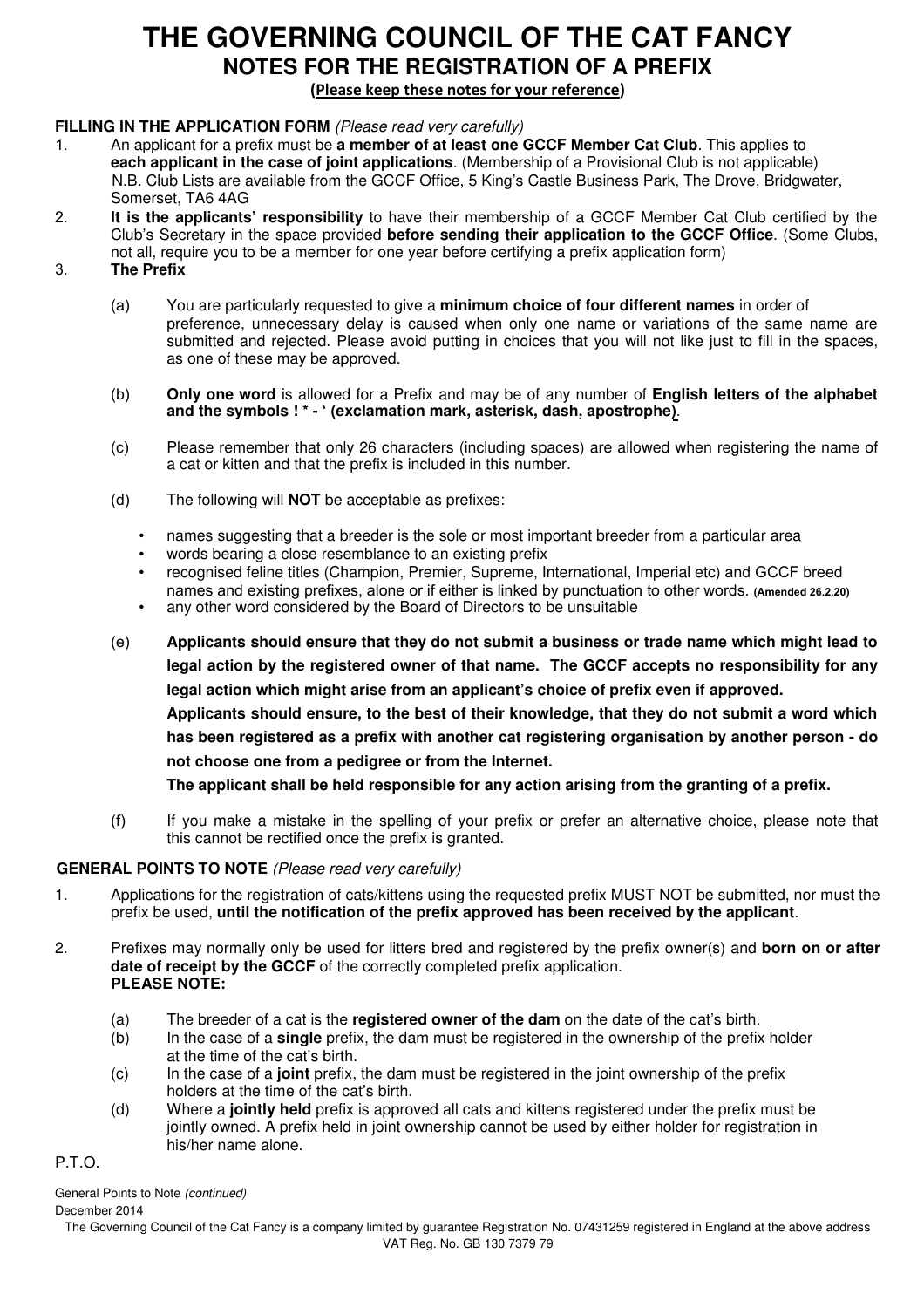- 3. A prefix cannot be added to a cat's name after date of registration.
- 4. Prefixes only but not suffixes will be granted. Suffixes already granted by the GCCF are not affected.
- 5. Prefixes are granted at the discretion of the GCCF.
- 6. **Prefix applications take approximately 16-20 weeks to be approved and notification sent to applicants**.
- **FEE** £ 75.00 for single or joint application from UK resident/s £100.00 for single or joint application from overseas resident/s

The fee is to cover the process of application and copies of various relevant GCCF publications which will be sent with the official notification of successful application. In the event of cancellation of the application for whatever reason, any refund is based on a pro-rata calculation of the processing of the application carried out to the cancellation date.

Cheques/Money Orders/Postal Orders should be crossed and made payable to The Governing Council of the Cat Fancy. For overseas applicants a Bankers Draft in Sterling is required. Card payments can be made as detailed on the GCCF website.

Fee, together with your completed application form, to be sent to:

#### **GCCF, 5 King's Castle Business Park, The Drove, Bridgwater, Somerset, TA6 4AG**

All prefix applications are acknowledged.

#### **IF YOU HAVE ANY QUERIES** regarding prefixes, please write to the Prefix Section at the GCCF Office (address above), or telephone 01278 427575.

If you are applying for a name which **you** have already registered as a prefix with another cat registering organisation, please indicate this after the list of names. This does **not** guarantee that the name will be granted, but will clarify the situation if the name is recognised.

#### **In case of any query, may we suggest that you write down the prefix names for which you applied and the date you posted the application form to the GCCF**:

Date Sent .....................................

## FOR APPLICANTS REFERENCE ONLY - NOT TO BE RETURNED TO GCCF

**Data Protection Act** The following information taken from your application form will be listed on our computer Name, address and prefix granted with effective date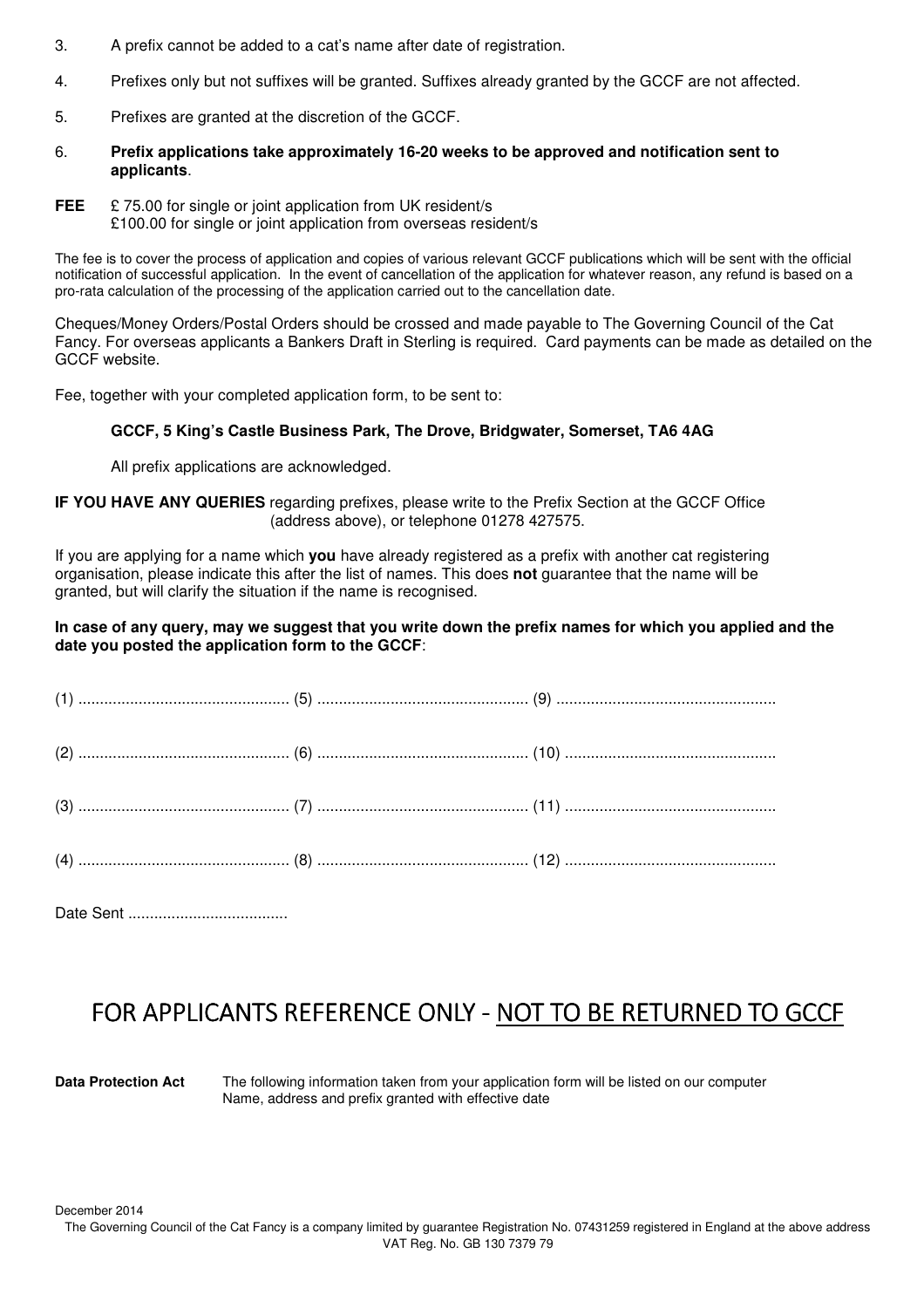### **THE GOVERNING COUNCIL OF THE CAT FANCY APPLICATION FOR THE REGISTRATION OF A PREFIX**

| Office use only:                                  |                                                                                                                                                                                                                                                                                                                                  |                                                                                                                                                                                                                                                                                 |                                                                                                             |
|---------------------------------------------------|----------------------------------------------------------------------------------------------------------------------------------------------------------------------------------------------------------------------------------------------------------------------------------------------------------------------------------|---------------------------------------------------------------------------------------------------------------------------------------------------------------------------------------------------------------------------------------------------------------------------------|-------------------------------------------------------------------------------------------------------------|
| <b>APPLICANT (1)</b>                              |                                                                                                                                                                                                                                                                                                                                  |                                                                                                                                                                                                                                                                                 | <b>APPLICANT (2)</b> (if joint prefix application)                                                          |
|                                                   |                                                                                                                                                                                                                                                                                                                                  |                                                                                                                                                                                                                                                                                 |                                                                                                             |
|                                                   |                                                                                                                                                                                                                                                                                                                                  |                                                                                                                                                                                                                                                                                 |                                                                                                             |
|                                                   |                                                                                                                                                                                                                                                                                                                                  |                                                                                                                                                                                                                                                                                 |                                                                                                             |
| Full Correspondence                               |                                                                                                                                                                                                                                                                                                                                  |                                                                                                                                                                                                                                                                                 |                                                                                                             |
|                                                   |                                                                                                                                                                                                                                                                                                                                  |                                                                                                                                                                                                                                                                                 |                                                                                                             |
|                                                   | same may be amended from time to time.                                                                                                                                                                                                                                                                                           | I/We acknowledge that in any matter relating to the<br>breeding, exhibiting or treatment of cats or to any<br>Cat Show I/we consent to be bound by and to submit<br>to the Constitution and Rules of the Cat Fancy as the<br>I/We have read and understand 3(e) of the notes on | <b>PREFIX to be registered</b> (please give names in order<br>(BLOCK CAPITALS please) of preference)<br>(1) |
| filling in this form                              |                                                                                                                                                                                                                                                                                                                                  |                                                                                                                                                                                                                                                                                 | (2)                                                                                                         |
|                                                   | (Applicant 1) (please sign - do not print)                                                                                                                                                                                                                                                                                       |                                                                                                                                                                                                                                                                                 | (3)                                                                                                         |
|                                                   | (Applicant 2) (please sign - do not print)                                                                                                                                                                                                                                                                                       |                                                                                                                                                                                                                                                                                 | (4)                                                                                                         |
|                                                   |                                                                                                                                                                                                                                                                                                                                  |                                                                                                                                                                                                                                                                                 |                                                                                                             |
| (block capitals, please)                          |                                                                                                                                                                                                                                                                                                                                  |                                                                                                                                                                                                                                                                                 |                                                                                                             |
|                                                   |                                                                                                                                                                                                                                                                                                                                  |                                                                                                                                                                                                                                                                                 | (P.T.O. for additional choices)                                                                             |
| Please tick one:                                  | <b>Payment enclosed:</b>                                                                                                                                                                                                                                                                                                         |                                                                                                                                                                                                                                                                                 | Payment to be made by card:                                                                                 |
| <b>GCCF Office</b><br>It is hereby certified that |                                                                                                                                                                                                                                                                                                                                  | * delete where not applicable                                                                                                                                                                                                                                                   | Applicants MUST send this to their GCCF Member Cat Club Secretary for completion BEFORE sending to the      |
|                                                   |                                                                                                                                                                                                                                                                                                                                  |                                                                                                                                                                                                                                                                                 |                                                                                                             |
|                                                   |                                                                                                                                                                                                                                                                                                                                  |                                                                                                                                                                                                                                                                                 |                                                                                                             |
| <b>IMPORTANT</b>                                  | Please read notes attached to this form and keep them for your reference<br>Please return this application form when completed, together with fee of £75 for UK Resident/s or £100<br>for overseas resident/s, single or joint application, to:<br>GCCF, 5 King's Castle Business Park, The Drove, Bridgwater, Somerset, TA6 4AG |                                                                                                                                                                                                                                                                                 |                                                                                                             |
| Office use only:                                  |                                                                                                                                                                                                                                                                                                                                  |                                                                                                                                                                                                                                                                                 | Date received and accepted by GCCF                                                                          |

December 2014